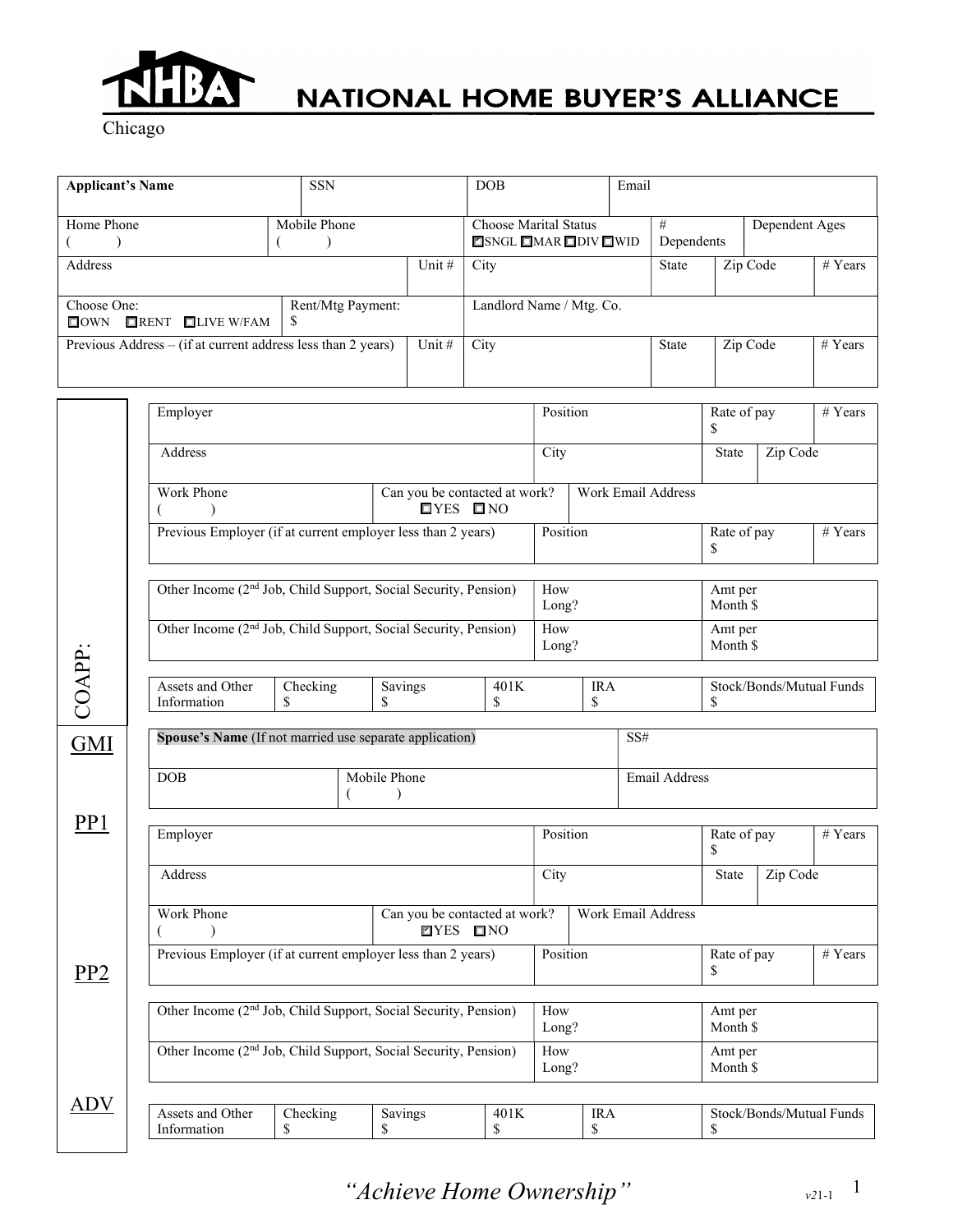

St. Louis

### LIST OF CREDITORS CHECKLIST

| Please provide a list of all credit related accounts that you are currently paying. Please include car<br>loans, credit and charge cards, personal loans, student loans, mortgage payments, bankruptcy or<br>tax payments, child support and alimony. It is not necessary to list utility bills, automobile<br>insurance, cell phones, medical bills, or accounts that are in collection. |                    |                |                  |  |  |  |
|-------------------------------------------------------------------------------------------------------------------------------------------------------------------------------------------------------------------------------------------------------------------------------------------------------------------------------------------------------------------------------------------|--------------------|----------------|------------------|--|--|--|
| <b>CREDITOR</b>                                                                                                                                                                                                                                                                                                                                                                           | <b>HIGH CREDIT</b> | <b>BALANCE</b> | MIN. MO. PAYMENT |  |  |  |
|                                                                                                                                                                                                                                                                                                                                                                                           |                    |                |                  |  |  |  |
|                                                                                                                                                                                                                                                                                                                                                                                           |                    |                |                  |  |  |  |
|                                                                                                                                                                                                                                                                                                                                                                                           |                    |                |                  |  |  |  |
|                                                                                                                                                                                                                                                                                                                                                                                           |                    |                |                  |  |  |  |
|                                                                                                                                                                                                                                                                                                                                                                                           |                    |                |                  |  |  |  |
|                                                                                                                                                                                                                                                                                                                                                                                           |                    |                |                  |  |  |  |
|                                                                                                                                                                                                                                                                                                                                                                                           |                    |                |                  |  |  |  |
|                                                                                                                                                                                                                                                                                                                                                                                           |                    |                |                  |  |  |  |
|                                                                                                                                                                                                                                                                                                                                                                                           |                    |                |                  |  |  |  |
|                                                                                                                                                                                                                                                                                                                                                                                           |                    |                |                  |  |  |  |
|                                                                                                                                                                                                                                                                                                                                                                                           |                    |                |                  |  |  |  |
|                                                                                                                                                                                                                                                                                                                                                                                           |                    |                |                  |  |  |  |
|                                                                                                                                                                                                                                                                                                                                                                                           |                    |                |                  |  |  |  |
|                                                                                                                                                                                                                                                                                                                                                                                           |                    |                |                  |  |  |  |
|                                                                                                                                                                                                                                                                                                                                                                                           |                    |                |                  |  |  |  |
|                                                                                                                                                                                                                                                                                                                                                                                           |                    |                |                  |  |  |  |
|                                                                                                                                                                                                                                                                                                                                                                                           |                    |                |                  |  |  |  |
|                                                                                                                                                                                                                                                                                                                                                                                           |                    |                |                  |  |  |  |
|                                                                                                                                                                                                                                                                                                                                                                                           |                    |                |                  |  |  |  |
|                                                                                                                                                                                                                                                                                                                                                                                           |                    |                |                  |  |  |  |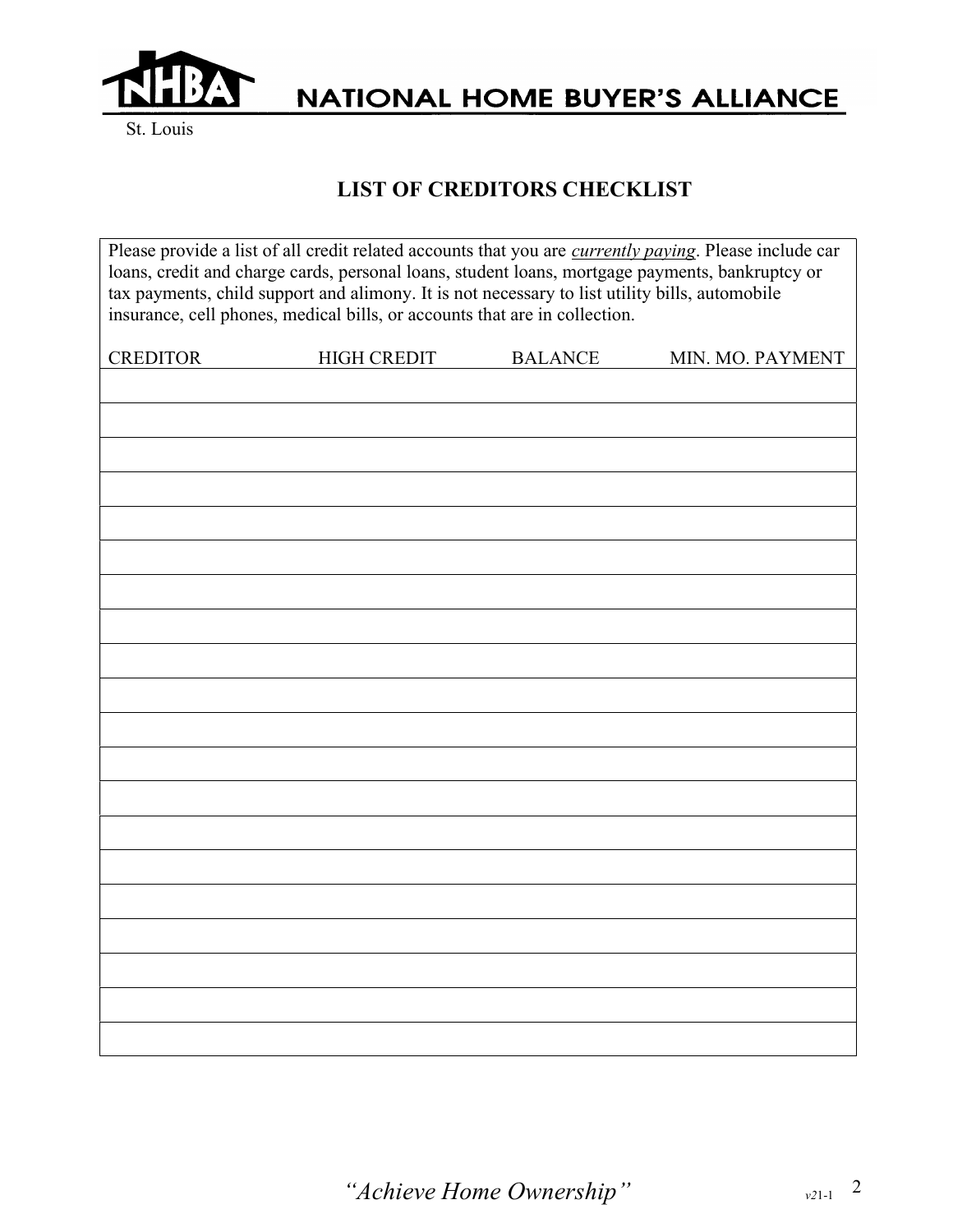

St. Louis

### CREDIT AND HOUSING QUESTIONAIRE

| 1. | If you are currently renting a property when does your lease end?         |                                    |
|----|---------------------------------------------------------------------------|------------------------------------|
|    | In the past year have you been 30+ days late on your rent/mortgage?       | $\blacksquare$ Yes<br>  No         |
| 2. | Do you have any student loans?                                            | Yes<br>  No                        |
|    | Student loan status: ■ In Repayment ■ Defaulted ■ Deferment ■ Forbearance |                                    |
|    |                                                                           |                                    |
|    | 3. Are you obligated to pay child support?                                | $\blacksquare$ Yes<br>$\vert$   No |
|    | Monthly payment?                                                          | \$                                 |
|    | Are the payments at the agreed amount and on time?                        | $\blacksquare$ Yes<br>No           |
| 4. | Do you now or have you previously owned a home in the past 3 years?       | $\blacksquare$ Yes<br>No           |
|    | Is it: $\Box$ My Current Residence $\Box$ Currently Rented $\Box$ Sold    | <b>I</b> Foreclosed                |
|    | If rented, monthly rent? \$                                               |                                    |
|    |                                                                           |                                    |
|    | 5. Have you ever filed for bankruptcy?                                    | Yes<br>$\blacksquare$ No           |
|    | Type of bankruptcy: ◯ Chapter 7. ◯ Chapter 13                             |                                    |
|    | Month and year filed?                                                     |                                    |
|    | Bankruptcy status: □ Ongoing □ Discharged ■ Dismissed                     |                                    |
|    | Ongoing Chapter 13 bankruptcy payment?                                    |                                    |
|    | If discharged/dismissed provide month and year.                           |                                    |
|    | 6. Are you currently participating in a credit repair program?            | $\blacksquare$ Yes<br>No           |
|    |                                                                           |                                    |
|    | 7. Are you currently participating in a debt management program?          | Yes<br>$\blacksquare$ No           |
|    | and your monthly payment.<br>Company name                                 |                                    |
|    | 8. Do you have any outstanding judgments in your home state?              | $\blacksquare$ Yes<br>No           |
|    | Estimated amount owed?                                                    | \$                                 |
|    | 9. Do you have any state or federal tax liens?                            | $\blacksquare$ Yes<br>No           |
|    | Estimated amount owed?                                                    | \$                                 |
|    | 10. In the past 5-years have you had any accounts go to collection?       | $\blacksquare$ Yes<br>No           |
|    | Estimated total amount of non-medical collections                         |                                    |
|    | 11. Do you currently have any security freezes on your credit files?      | $\blacksquare$ Yes<br>No           |

"Achieve Home Ownership"  $v_{21-1}$ <sup>3</sup>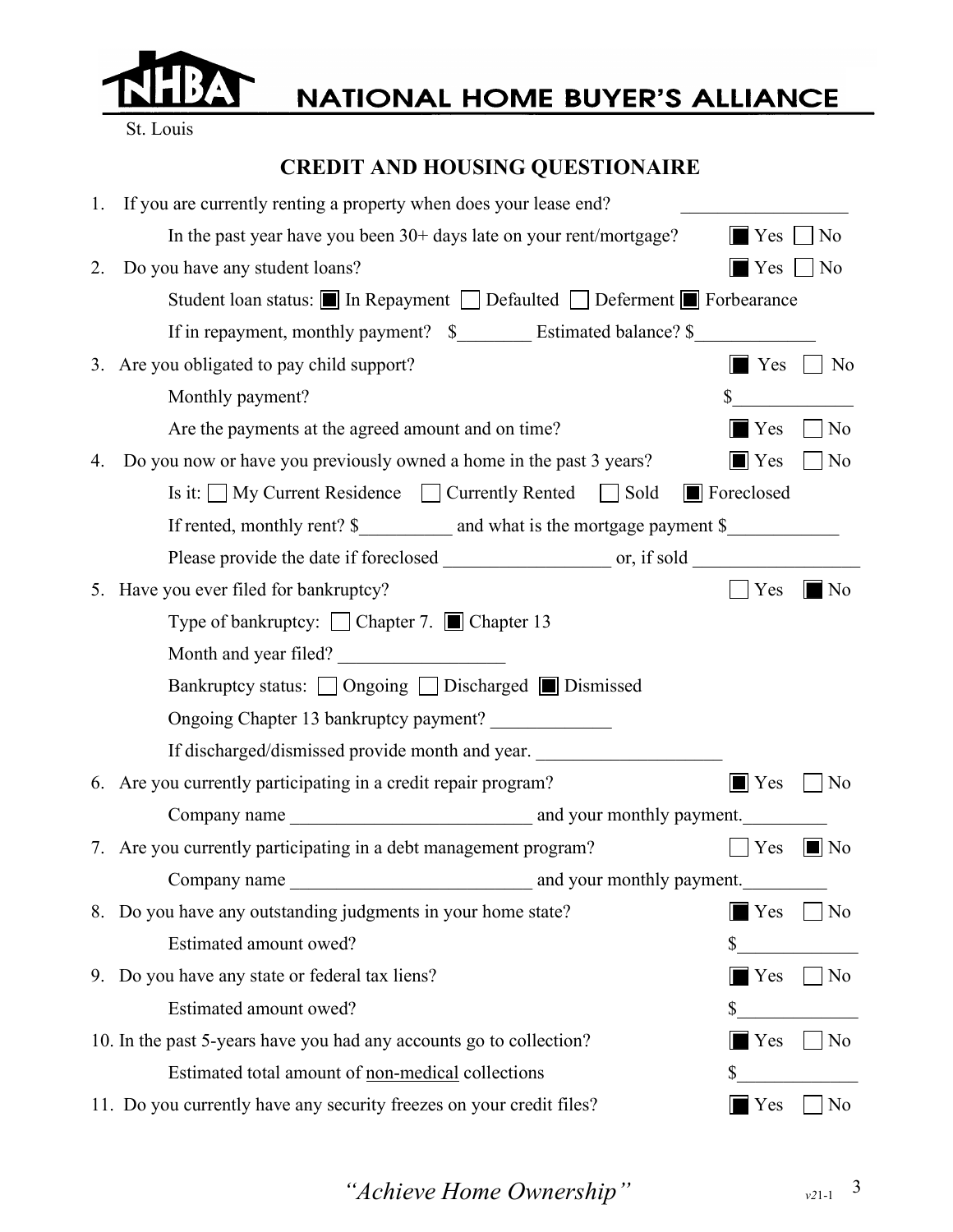

St. Louis

## **NATIONAL HOME BUYER'S ALLIANCE**

| 12. Are you VA eligible?                                                                 | Yes | $\blacksquare$ No |  |  |  |
|------------------------------------------------------------------------------------------|-----|-------------------|--|--|--|
| 13. In your line of work are you considered a First Responder?<br>$\blacksquare$ Yes     |     |                   |  |  |  |
| 14. Please check any of the following housing styles that you might be interested in:    |     |                   |  |  |  |
| $\Box$ House $\Box$ Condominium $\Box$ Town House $\Box$ Duplex                          |     |                   |  |  |  |
| 15. Please state what amount of house payment would most be comfortable for your budget: |     |                   |  |  |  |
|                                                                                          |     |                   |  |  |  |
| $\Box$ Yes $\Box$ No<br>16. Have you applied for a mortgage in the past year?            |     |                   |  |  |  |
| 17. If yes where did you apply and what was the result?                                  |     |                   |  |  |  |

18. Please provide any information or comments that you would like to have considered.

I acknowledge the information listed above is a full disclosure of the monthly bills that I am currently payment and that I have answered the questions to best of my knowledge. I understand that without full disclosure NHBA cannot make an accurate determination of my approval status.

| Signed     | Date | Signed     | Date |
|------------|------|------------|------|
| Print Name |      | Print Name |      |

"Achieve Home Ownership"  $v_{21-1}$  4